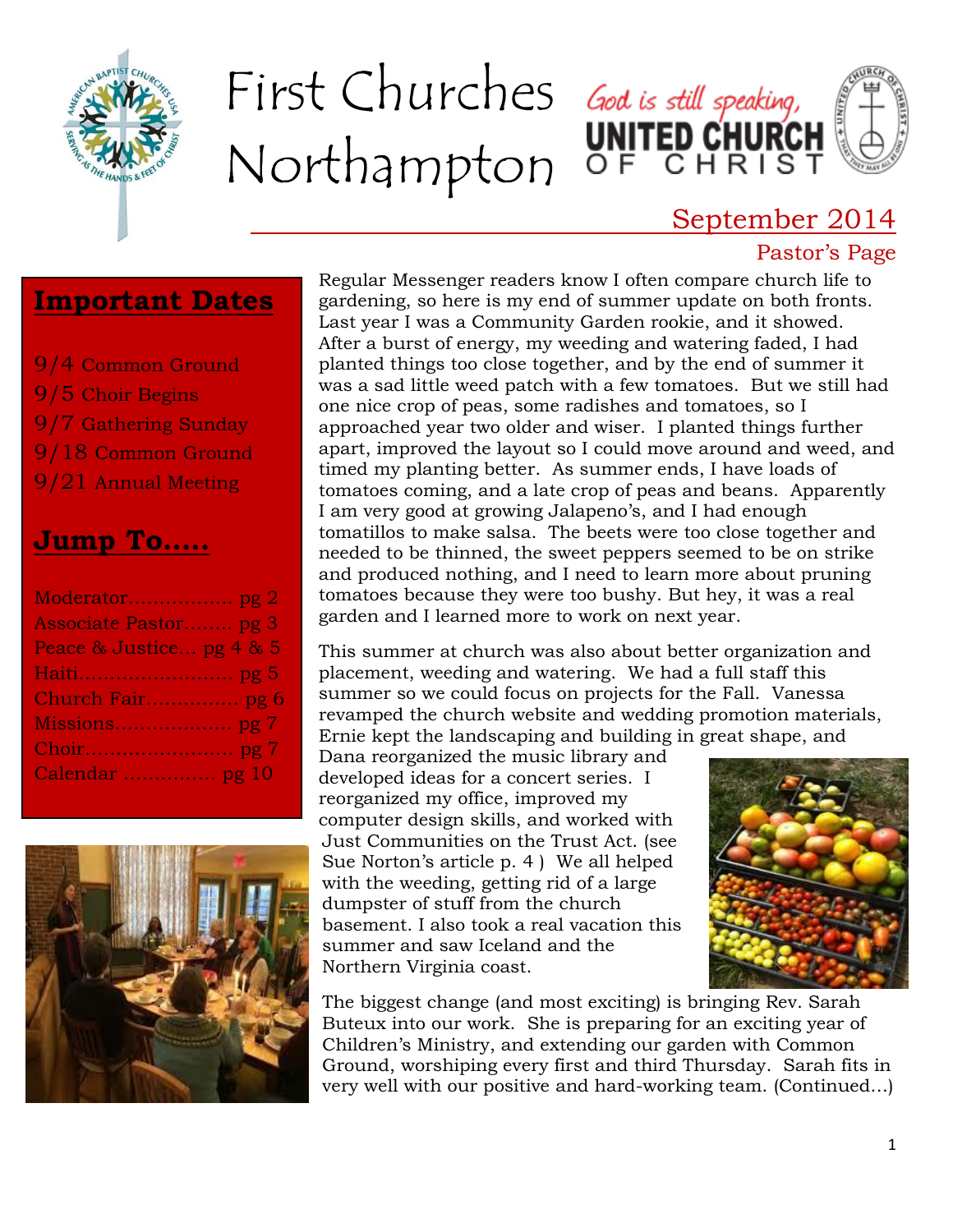Thanks to everyone else who has worked with us this summer. As the Fall begins, we move into the time of harvest, and we are calling everyone to join us in getting the fruit of all our labors from vine to table. I am eagerly anticipating Gathering Sunday, September 7. It feels like it will be a market day where the community comes together. Come and see and bring a friend! Pastor Todd

#### **Greetings First Churches Members, Worshippers & Friends!**

I hope you all had a wonderful summer, filled with free time, family & good friends. I also hope you are looking forward to Gathering Sunday, September 7th, as much as I am! It will be wonderful to see old friends and new faces this coming weekend, & I look forward to beginning a new program year in our beloved building, "the meetinghouse of Northampton".

I'd first like to extend a very warm First Churches welcome to the Reverend Sarah Buteux! Pastor Sarah has begun work as our Associate Pastor of Christian Education and Outreach. Her responsibilities include the children's Christian Education program - the Rainbow Room, Sunday School and Youth Group, as well as an alternative evening worship service called Common Ground. I would urge you attend a Common Ground service if possible. I found it a warm and welcoming evening of meeting worshiping with new people. Sarah will also assist Todd with pastoral care, and occasionally lead worship on Sunday mornings. We feel blessed to have Pastor Sarah here, and look forward to walking together with her and Pastor Todd, on the road to becoming the church God is calling us to be. I also wanted to share important information & dates regarding upcoming meetings:

**1. Our first Council meeting is Wednesday September 17th, 7pm in the Parlor.** These monthly meetings are held on the 3rd Wednesday, and are open to all. We encourage members & worshippers alike to attend! Learn more about church initiatives and plans, and share your voice.

**2. Our Annual meeting is Sunday September 21st, immediately following services.** We will gather in Lyman Hall. We will ratify the agreement to call Sarah, distribute and discuss the annual reports, provide status of on-going project teams, and other business. Please plan to join us!

As we start this program year together, please know that I am always available for questions, comments, or concerns. My goals are openness, transparency and responsiveness... please do not hesitate to reach out to me if I can be of any assistance.

> Blessings, Donna O'Meally First Churches Moderator [donnaomeally@gmail.com](mailto:donnaomeally@gmail.com) (413) 584-9392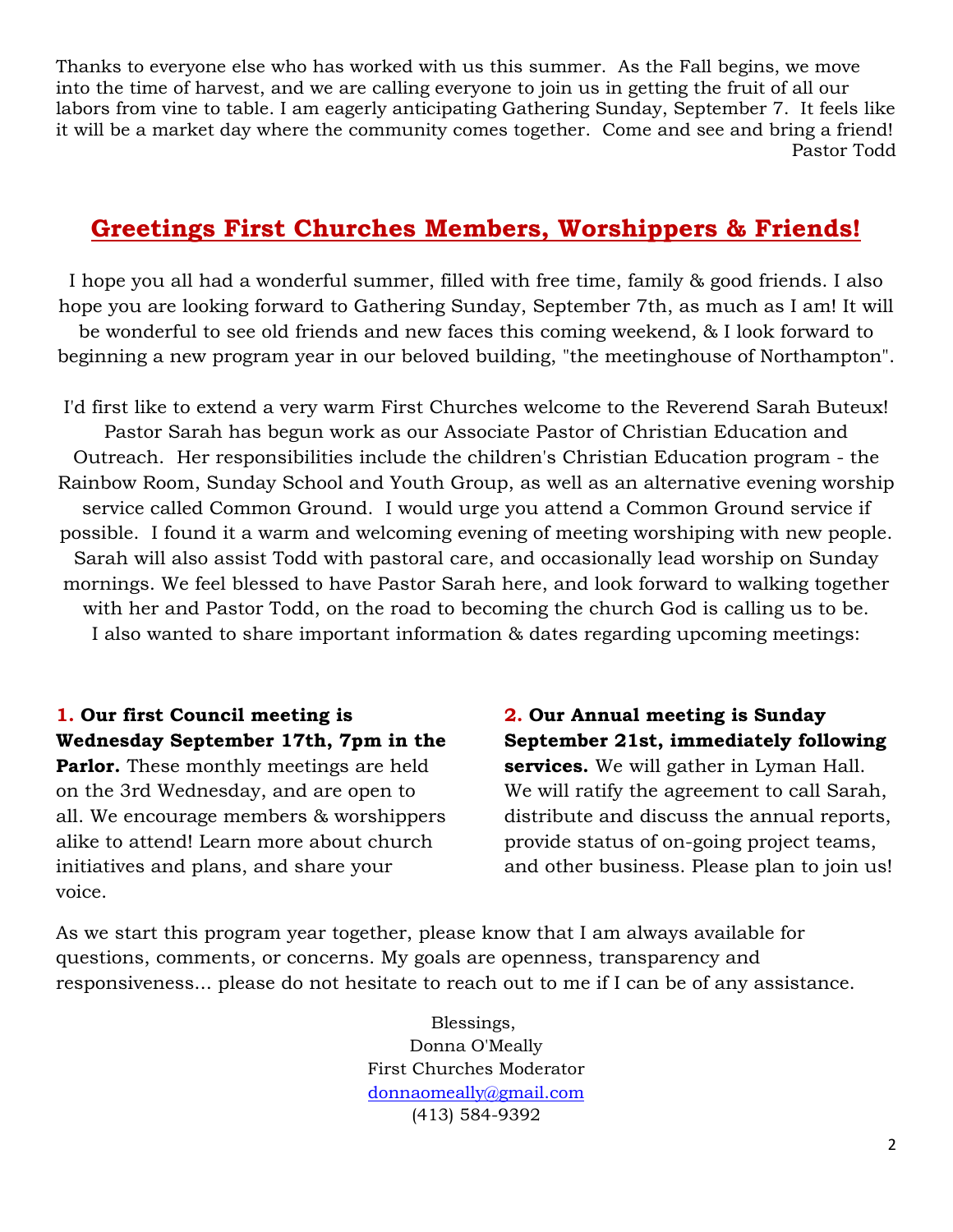### **From your Associate Pastor**

Hello All,

The Christian Education Board and I have been busy getting ready for Sunday School and I think you'll all be delighted by the results.

- The children's wing has a fresh coat of paint thanks to Judy, Manny, George, Lisa, and their team.
- · Angie has overseen the painting and refurbishing of our chairs that are now a cheerful bright blue.
- · Vanessa has been working with me to get our web site up to date.
- I've created a special e-newsletter for our families to get everyone excited about what's in store for Fall. (If you'd like to receive it but haven't yet, please let us know and we'll get you on the list!)
- We've got a fantastic new curriculum called [Whirl t](https://www.youtube.com/playlist?list=PLatq_vJeOQAGTCB084H9Uj_TEIftrf-dP)hat I know our kids will love. (If you click on the link you'll see why).
- And most amazing of all, as I've been combing through the rolls and reaching out to families, **I've amassed a roster of over 50 students!**

Last year there were an average of 8 children involved in Sunday School each week. This year those numbers have the potential to be a great deal higher, as long as we can pull together enough volunteers to safely and effectively staff our program. And so I am casting my net far and wide and appealing to you all.

Even if teaching is not something you feel up to, we can still use you as an assistant because we will need at least two adults in each classroom to stay in line with our safe church policy. The Fall term will last for 11 weeks, but if that commitment feels like too much, I'd be happy to work with whatever time you are willing to give.

[The Whirl](https://www.youtube.com/playlist?list=PLatq_vJeOQAGTCB084H9Uj_TEIftrf-dP) curriculum (there's that link again) is not only a delight for children to use, it is also a lot of fun for adults. I truly believe that if you find it in your heart to volunteer, you will be as blessed by the experience as the children you serve.

I promise to do my part to make it as easy, enriching, and fun for you as I possibly can. Please contact Pastor Sarah at [pastorsarah@firstchurches.org](mailto:pastorsarah@firstchurches.org) if you feel called to serve your church and our children in this way.

On September 7th we will celebrate Gathering Sunday. The Christian Education Board will be hosting coffee hour in the children's wing that morning so the whole church can come "taste and see" just how exciting this new year promises to be.

It's a new day! Please help if you can.

Pastor Sarah

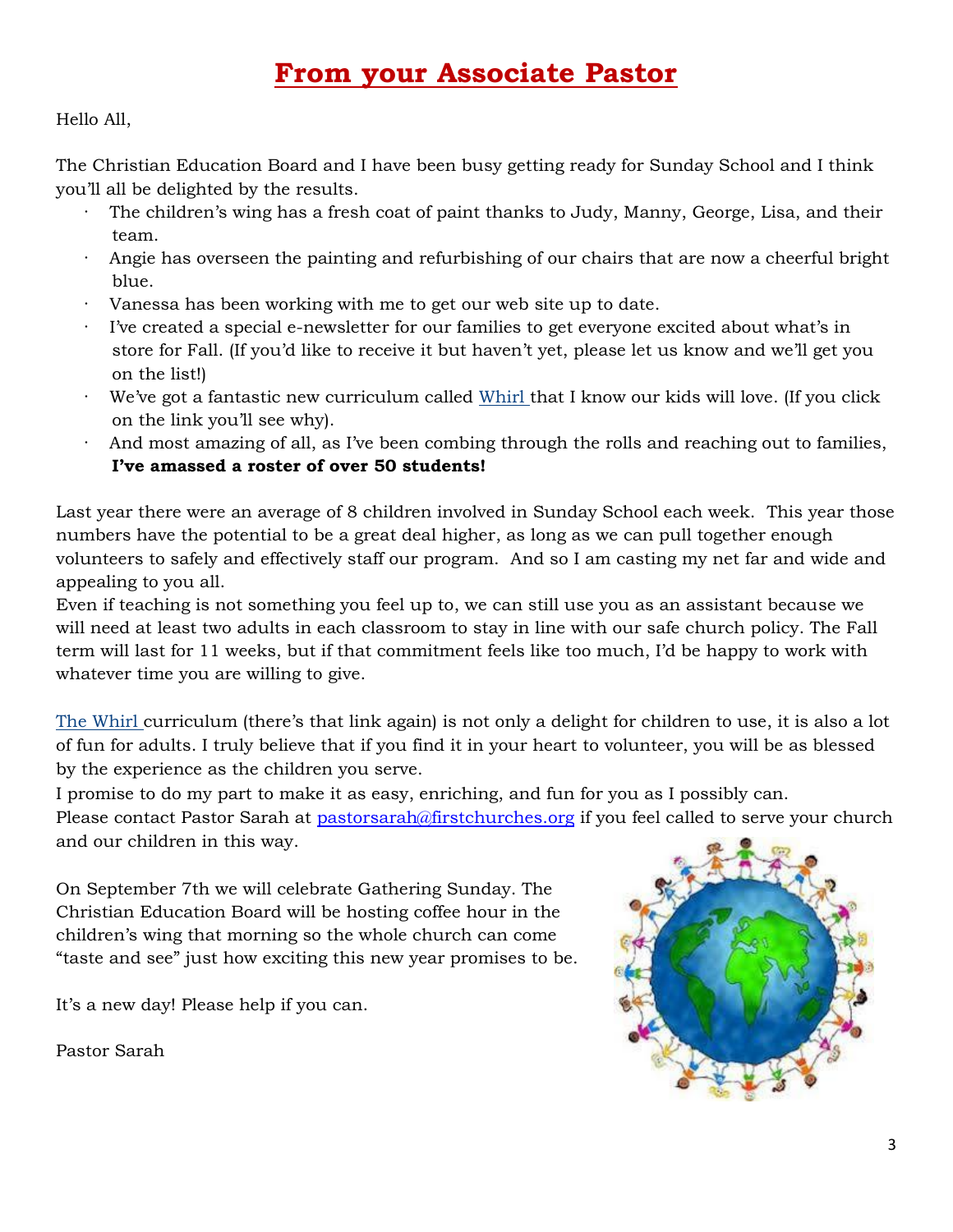#### **Mayor Narkewicz says, "¡Si!"**

Suppose you missed your bus to work and feared you'd lose your job, even though it was only minimum wage. (You were working 60 hours a week, supporting a family of 3 young children.) So you borrowed a friend's car, only to be stopped by the police for a burned-out licenseplate light. They asked to see your license, but you did not have one, since federal law



*Reprinted from Daily Hampshire Gazette Children from the Quechu Bautista Church singing to the crowd*

forbids undocumented immigrants from getting drivers' licenses. Your parents had brought you here as a child, but there was no way for you to become a legal citizen in this "land of the free and home of the brave". Suppose the local police complied with the federal "Secure Communities" law, and turned you over to US Immigration and Customs police, who locked you up in prison indefinitely, then deported you, leaving you standing on the border with no money and no contacts.

This is the kind of story told by several members of Iglesia Quechua Bautista, the Hispanic church that meets every week in the chapel of First Churches. They said that knowing this might happen, fills them and their children with constant anxiety. So they have been working with Bliss

statement that Northampton should be a safe place for everyone. He worried that undocumented people are likely to become victims of serious crime because they're afraid to report it to the police. Thus he introduced to the audience Jessie Aquino, a bilingual advocate who works for Northampton, Amherst, and UMass, counseling victims

of domestic violence and sexual assault.

Narkewicz, Northampton

Sienkiewicz, and members of the City Council to attend.

Chief Sienkiewicz said that since the last deportation

Northampton police have not complied with the federal law.

Police Chief Russell

incident in 2011, the

He was eloquent in his

Mayor Narkewicz said, "**¡**Si!" He promised to make Northampton's immigrant--rights position more official within the week by signing an executive order, prohibiting the local police from turning over undocumented immigrants to US Immigration & Customs for non-criminal incidents. Also the mayor will work with the City Council to pass such a resolution, "codifying" the present non-deportation practice.

Requa-Tratz who heads Just Communities, a local group that helps immigrants organize, Pastor Todd Weir in connection with First Churches Peace & Justice Committee, and the Mayor's office. They decided to hold a community meeting August 21. Inviting Mayor David



 *Reprinted from Daily Hampshire Gazette*

The audience clapped. The Iglesia women, dressed in embroidered white blouses, long black skirts, and sparkling jewelry, danced to Ecuador panpipe music. Their children sang an enthusiastic Sunday--school song. A lavish supper was served.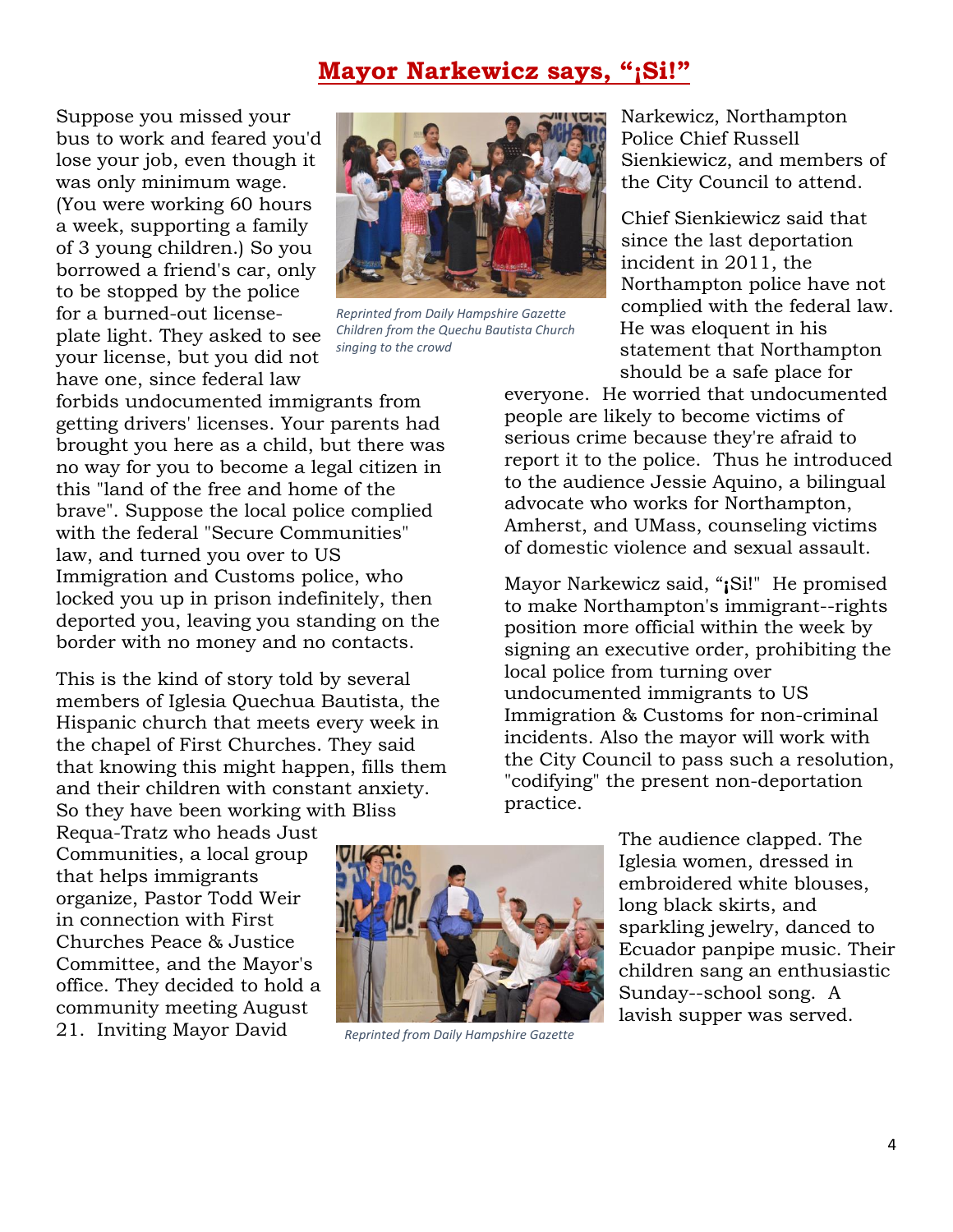### **People's Climate March; Sunday, September 21st in NYC**

World leaders are coming together for the UN climate summit. Environmental, religious and political organizations are urging us to come to NYC to be part of what is expected to be the biggest climate event in history to show the world and all our leaders that action on environmental protection must be a priority.

We have been asked to join with the Haydenville Congregational Church to fill a bus to go to NYC on the 21<sup>st</sup> and to return that same day. The cost is \$25 per seat and \$15 for low income. Please contact the church office, 413-584-9392 ASAP to reserve your seats.

The next meeting of Peace and Justice is Monday, September 8th at 7 pm in the parlor. All meetings are open and anyone who attends is considered an equal participant in any decisions made. Please come to help decide what the main priorities should be for the new church year and how we should act on these priorities.

### **Haiti Consultation**

I attended a Haiti Consultation in Port-au-Prince on 6/9 and 6/10 with people from several churches in the U.S., including First Church of Longmeadow, who have worked with the National Spiritual Council of Churches of Haiti (CONASPEH); with representatives from the national offices of such organizations as Global Ministries and One Great Hour of Sharing; and with bishops from CONASEPH. We gathered together to talk about strengthening our partnership. It is a relationship that should not be paternalistic but one of mutual respect. Below are statements from various Haitian participants:

- A coat of paint might look good, but it is not meaningful; the situation of the poor remains the same.
- People with the best intentions may be part of the problem for Haiti, rather than the solution.
- When doctors or others come from abroad and give services free of charge, it can cause long-term problems because it does not develop the Haitian economy. People may come from the outside and build a school, but when they leave, the school is unable to sustain itself. Any approach to helping Haiti has to be a development approach, not welfare.
- Haiti needs friends who ask what we need, instead of staying in their offices and deciding for themselves. The people of Haiti have to set their own goals.
- The greatest desire of anyone in Haiti who has an education is to leave – this hurts Haiti.
- Right after the earthquake, all the Haitian people worked as one to help re-build. Then all the NGOs came, and Haiti lost an opportunity to become independent. The NGOs controlled all the money and spent most of it on their experts. When Haitians see a white person, they think here comes money.
- The role of CONASPEH is to represent the poor Protestant churches in front of government and society. Social projects are one of its branches and help make CONASPEH stronger. It does not have enough resources to do everything it wants to do, but it will remain whether or not a particular program exists.

Being a partner with CONASPEH is challenging but extremely satisfying work, and I hope First Churches continues to develop and expand its work with CONASPEH. – Pauline Bassett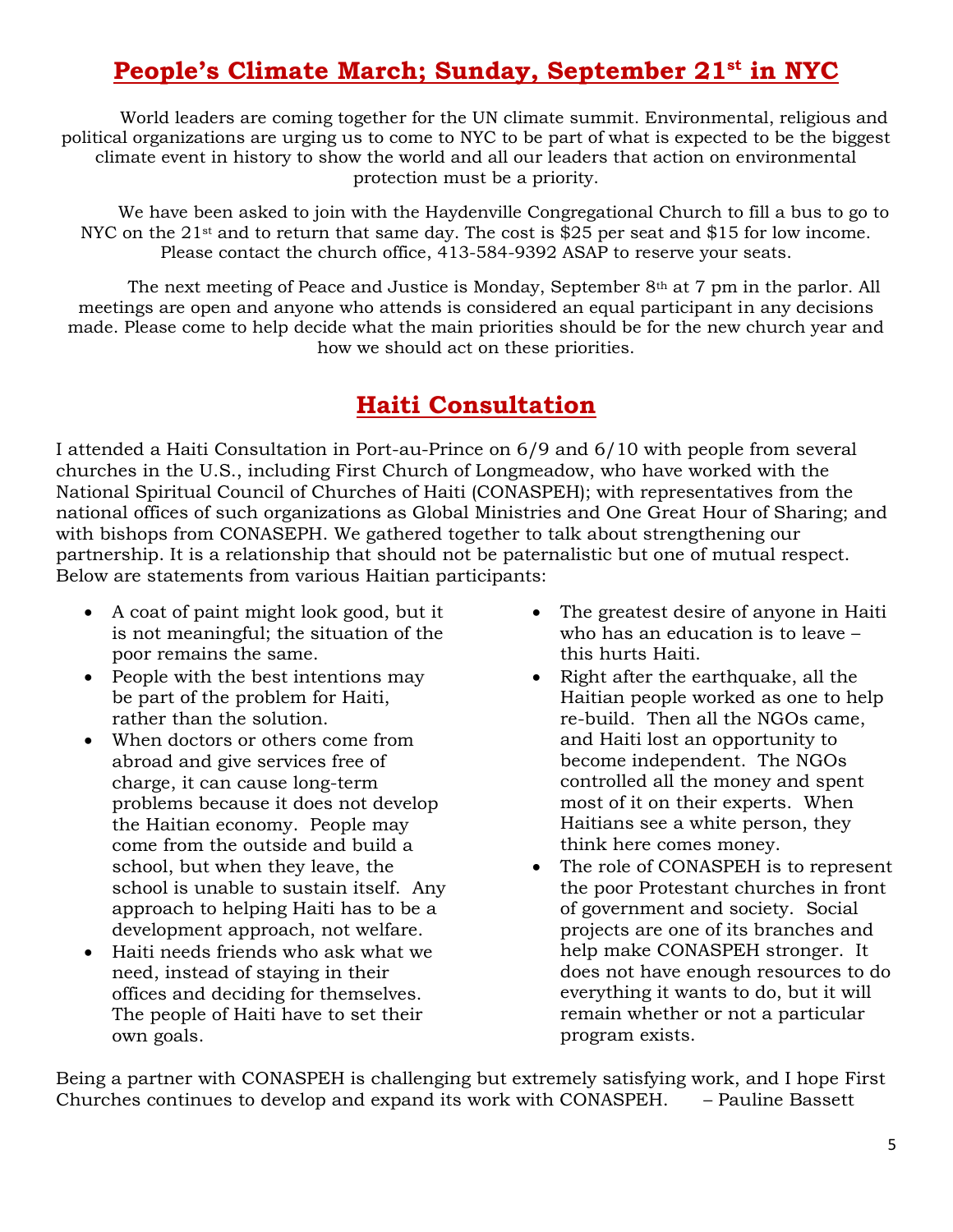### **THE FAIR…**

On Sunday June 15, approximately 15 church members gathered for a general discussion regarding the annual church fair. This meeting was the onset of preparation for this year's fair, to be held on Bag Day, November 22, 2014.

The purpose of this initial meeting was to gather thoughts and suggestions about how to organize and present this year's fair. Last year a few new strategies were tried…new places for some

tables…different "prep" for some tables…expanded presentations… elimination of some of the tables and the steering committee wanted to get input on the effectiveness of these changes.

#### **Some of the comments included:**

- Good to begin the raffle prep in August
- Important to remind members early to help prep for/think about contributions to the fair
- Music (children's chorus) out front was a good addition
- Move bake table back in to Lyman Hall
- Keep crafts table in Lyman Hall…wreaths did not sell in front of the church
- Heifer Project was really enhanced with the live animals both in Lyman Hall and out in front of the church
- If there is a Christmas Table move into the parlor
- Try to offer Christmas crafts (homemade ornaments)
- Include some Spanish Christmas music

#### **This is what is not known for sure:**

#### **This is what is known for sure:**

- Peg Whitham, Barbara Parsons, Celeste Ortega, and Ginny Wahl are willing to be on the Steering Committee for the fair for one more year.
- Gregg Wilson will volunteer to chair the Attic Treasures
- Laura Judd will volunteer to chair the Bake Table
- Margie Riddle will volunteer to chair the Luncheon
- Celeste Ortega will volunteer to chair the Raffle Table
- Doryne Pederzani-Dinneen will volunteer to chair the Apple Pies
- Priscilla Pike will work on the Jewelry Table

- Will there be outdoor sales of raffle tickets on the weekends prior to the fair?
- Sanctuary tours and who would serve as greeters?

Next meeting for interested church goers is scheduled for **Sunday September 28** after the service at 11:30 (it was agreed by all that another meeting should be called for in September).

This is the time to begin thinking about what we all can do to work together to make this fair as good as or better than last year's.

Peg, Barbara, Celeste, Ginny; Church Fair Steering Committee

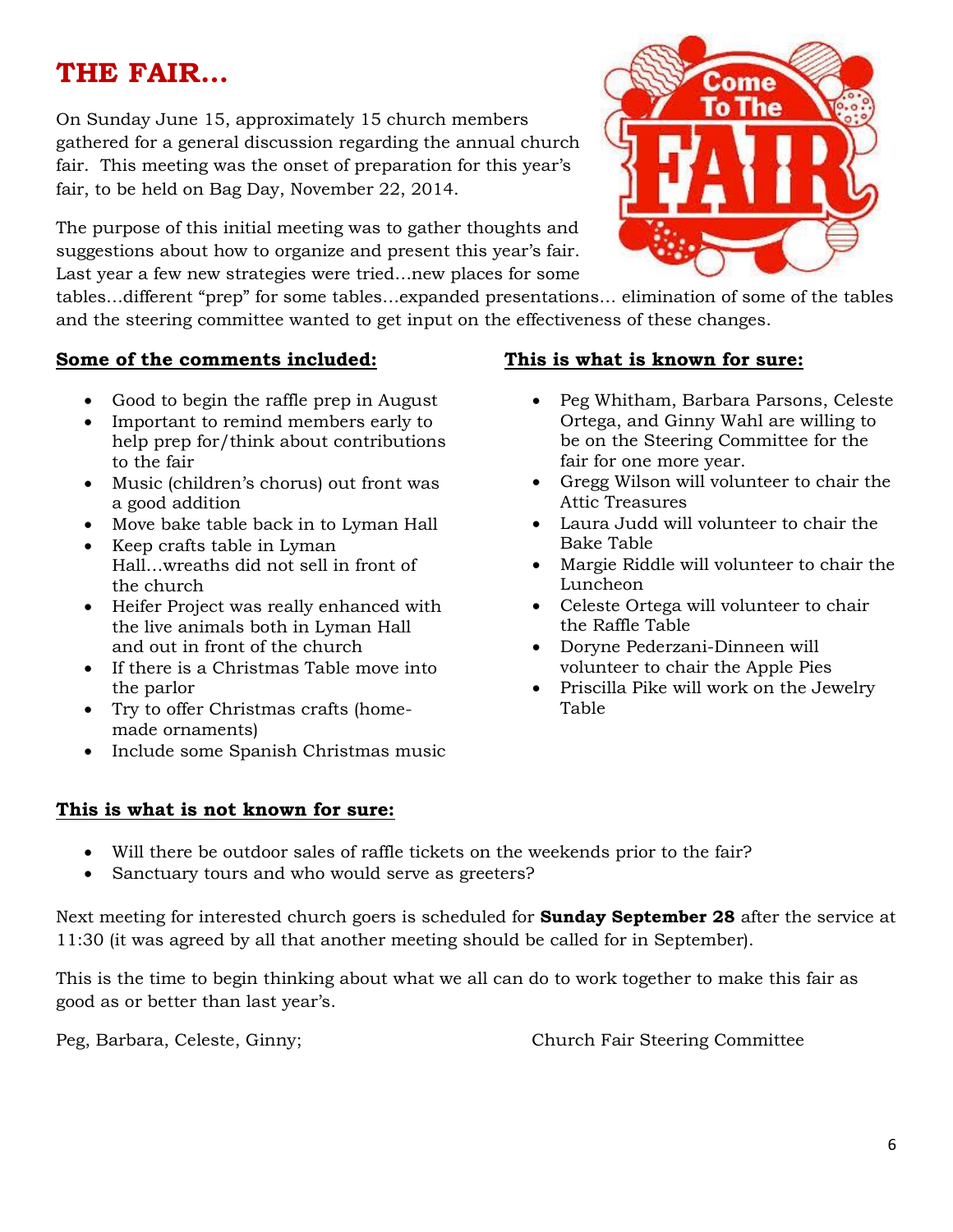### **FROM THE CHOIR LOFT**

Choir rehearsals will soon be underway, and we are looking forward to welcoming back all of the faithful and talented members of our choir! We would also like to extend an invitation to anyone who

loves to sing (newcomers as well as those who have been with us in the pews for a while) to join us! We meet on Friday evenings from 7:00 – 8:30 p.m. and on Sunday mornings before the worship service begins.

There are no auditions for choir membership. We

welcome all ages—from upper elementary school children and teen-agers through the elders in our congregation—and everyone in between! We sing a wide variety of music—classical, gospel, and

"If you ask me, they got a little carried awa<br>with the choir membership drive."

contemporary songs. Singing is a fun and healthy activity! Our choir members are good friends too—supportive and encouraging of one another.

> Our first rehearsal will be on Friday, September 5th. We will gather at 6:00 p.m. for a light supper—you don't have to bring anything—before we begin to sing.

> If you'd like to join us, please contact Dana at the church office (584-9392) so I can have music ready for you.

Also—please feel free to contact me if you have questions, comments or suggestions regarding the music program. I am always happy to hear from you!

### **Cathedral in the Night**

On **Sunday, SEPTEMBER 21st** we prepare and serve dinner for Cathedral in the Night for the last time this year. The number of community members we cook for continues to go up and we now plan for *80 – 100 people* – which means a lot of cooks and servers!

*Desserts are ALL SET*, but **we need:**

- green salads and/or vegetables
- $\bullet$  8 10(+) people to cook a main dish
- 8 dozen sandwiches (they need to be non-perishable: bologna, ham, smoked turkey, cheese, and peanut butter and jelly
- 6 dozen hard boiled eggs
- 13 people to serve and clean up
- 1 or 2 food couriers to pick up food at cooks' homes and deliver to church before 4:30 pm

Financial reimbursement is available for your expenses, thanks to support from the Board of Missions.

If interested, please contact: The Church Office @ 413-584-9392



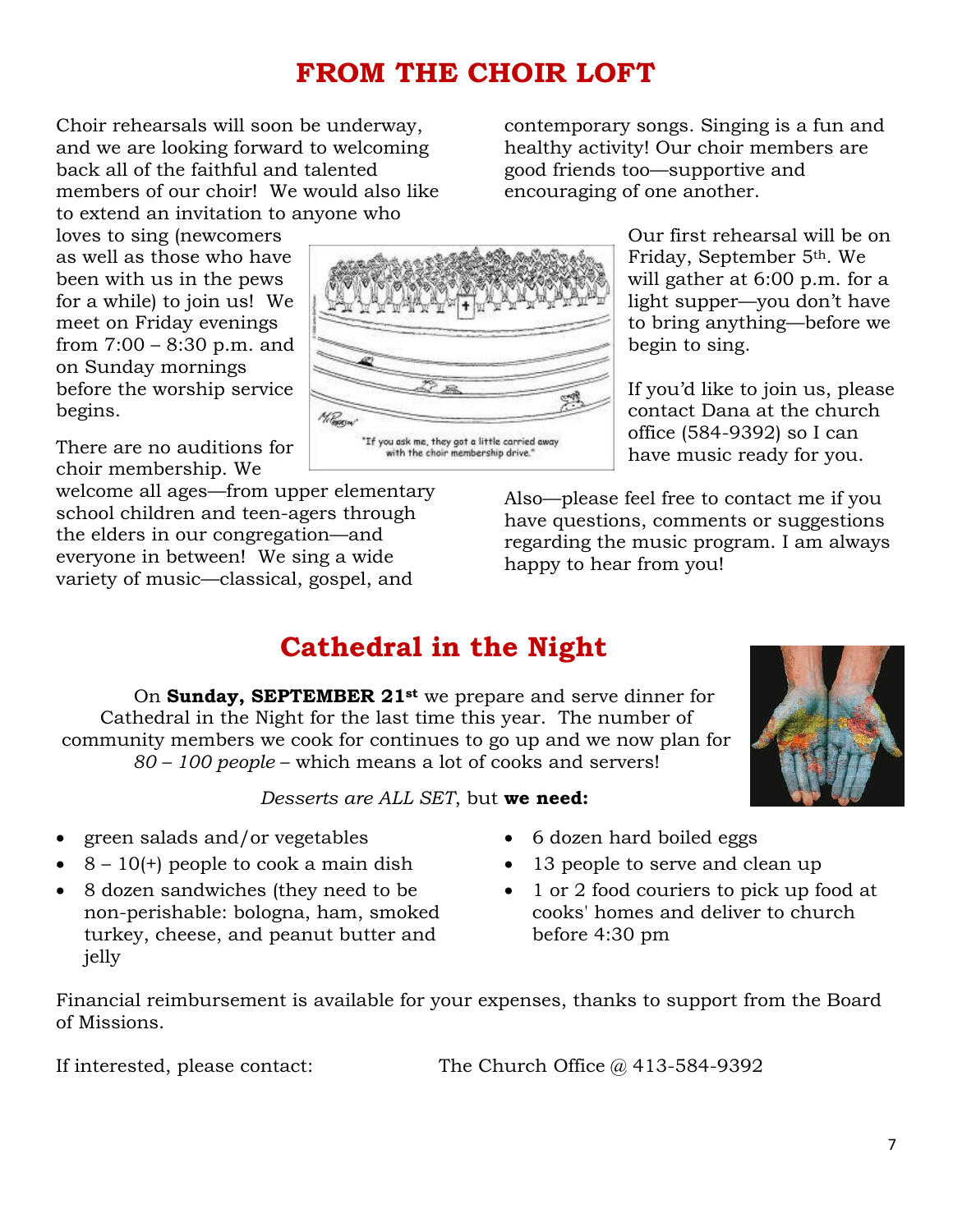

### **Grocery Cards**

**Do you shop at Stop & Shop, Big Y or River Valley Market?** Please consider buying gift cards at church and support this fundraiser, at no extra cost to you. **Together, we raise about \$2500 per year for our church.** Look for us in Lyman Hall at every Coffee Hour!

*Kim Gerould, Martha Jamieson and Carol Judd*

### **Sunday Morning Bible Study**

8:45 AM in the Parlor off Lyman Hall – Every Sunday starting September 14

We will have monthly themes as we gather for this participatory discussion time of exploring scriptures with Pastor Todd facilitating.



### **Second Hour**

- September 7- Gathering Sunday. Christian Education will host Coffee Hour. Everyone is invited to the classrooms to see the renovations done by all our wonderful Volunteers and the new curriculum the children will be working with.
	- September 14- Introduction to our new website. Come learn how to maximize the Member's Only section
	- September 21- The Annual Meeting- See Moderator's article on pg 2 for more information.



 September 28- Church Fair Meeting. Come see how you can assist in the Church's biggest fundraiser of the year.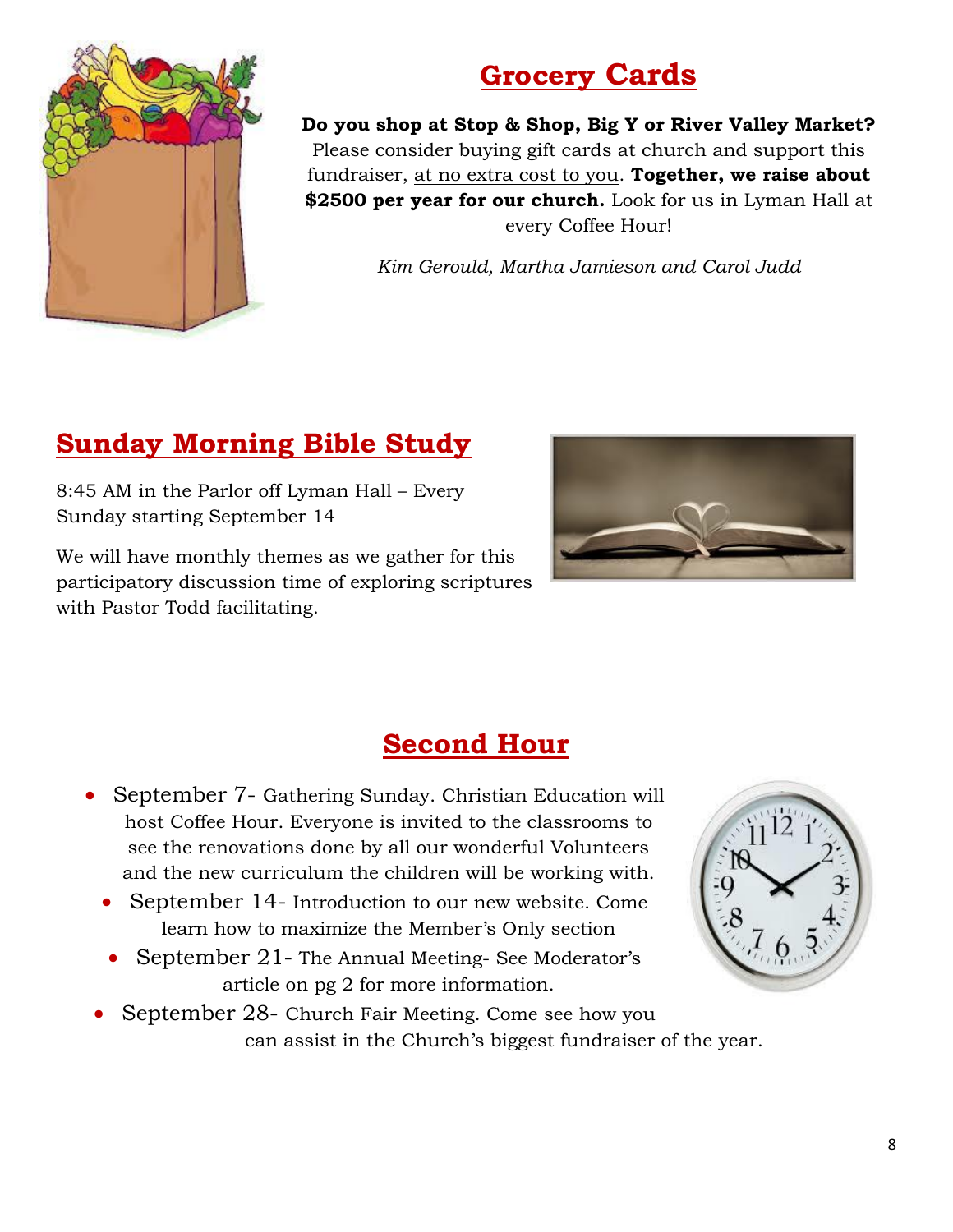### **SUPER SATURDAY, FALL 2014**



#### **October 25th 8am- 3:45pm, Keefe Regional Technical High School**

Featuring The Rev. M. Linda Jaramillo, Executive Director of the UCC's Justice and Witness Ministries; Rev. Jaramillo is responsible for the church's work on human rights and social, racial and economic justice. She is a former president and vicepresident of the Council for Hispanic Ministries and former coconvener of the Council of Racial and Ethnic Ministries. She will give the message during morning worship and also offer a lunchtime forum. Choose from 48 different workshops. Click [here](http://www.macucc.org/eventdetail/112024?month=10&year=2014&day=1&display=m) to register or more information, or contact Vanessa at the Church office for more information.

| <b>INGREDIENTS</b> (SERVES 6-8)<br>1 green cabbage, cored and shredded<br>Kosher salt, to taste<br>2 tbsp. peanut oil<br>2 tsp. black mustard seeds<br>2 tsp. asafetida (substitute onion or garlic powder)<br>2 tsp. cumin seeds | Recine:<br>From the Kitchen of:<br>September's Recipe:<br>Gujarti Cabbage |
|-----------------------------------------------------------------------------------------------------------------------------------------------------------------------------------------------------------------------------------|---------------------------------------------------------------------------|
| 10 fresh curry leaves<br>2 tsp. ground turmeric                                                                                                                                                                                   |                                                                           |
| 3 plum tomatoes, chopped                                                                                                                                                                                                          |                                                                           |
| 3 Italian frying peppers, seeded and thinly sliced crosswise                                                                                                                                                                      |                                                                           |
| 1 serrano chile, thinly sliced                                                                                                                                                                                                    |                                                                           |
| 5 tbsp. roughly chopped cilantro                                                                                                                                                                                                  |                                                                           |
| $\frac{1}{4}$ cup fresh lime juice                                                                                                                                                                                                |                                                                           |
| 2 tbsp. sugar                                                                                                                                                                                                                     |                                                                           |

#### **INSTRUCTIONS**

1. Toss cabbage and salt in a bowl. Let wilt for 1 hour. Squeeze excess liquid from cabbage; set aside.

2. Heat oil in a 12" skillet over medium-high heat. Add mustard seeds, asafetida, cumin, and curry leaves; cook, stirring, until fragrant, about 2 minutes. Add reserved cabbage, turmeric, tomatoes, peppers, and serrano; cook, stirring, until cabbage is crisp-tender, 6–7 minutes. Stir in cilantro, lime juice, and sugar. Season with salt; cook until flavors meld, 3– 5 minutes.

MANJA! Let me know how you like it, or your variations.